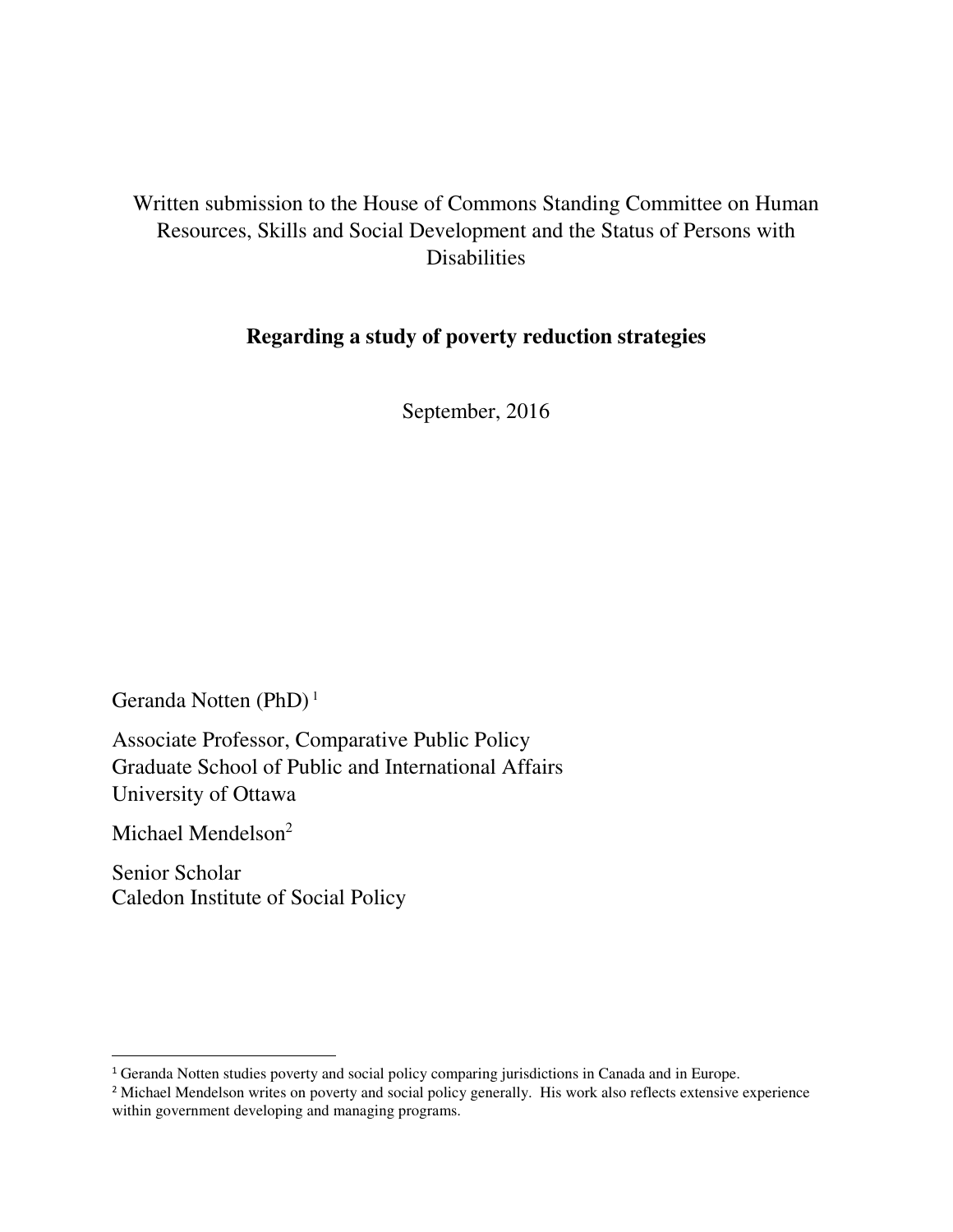## **TABLE OF CONTENTS**

- I. INTRODUCTION AND RECOMMENDATIONS
- II. POVERTY IS NOT NECESSARILY LOW INCOME
- III. THE OVERLAP BETWEEN LOW INCOME AND MATERIALLY DEPRIVED POPULATIONS IS SMALL
- IV. THE LACK OF OVERLAP ALSO BIASES POLICY EVALUATIONS
- V. A MATERIAL DEPRIVATION INDEX AS A COMPLEMENT TO LOW INCOME
- V. BIBLIOGRAPHY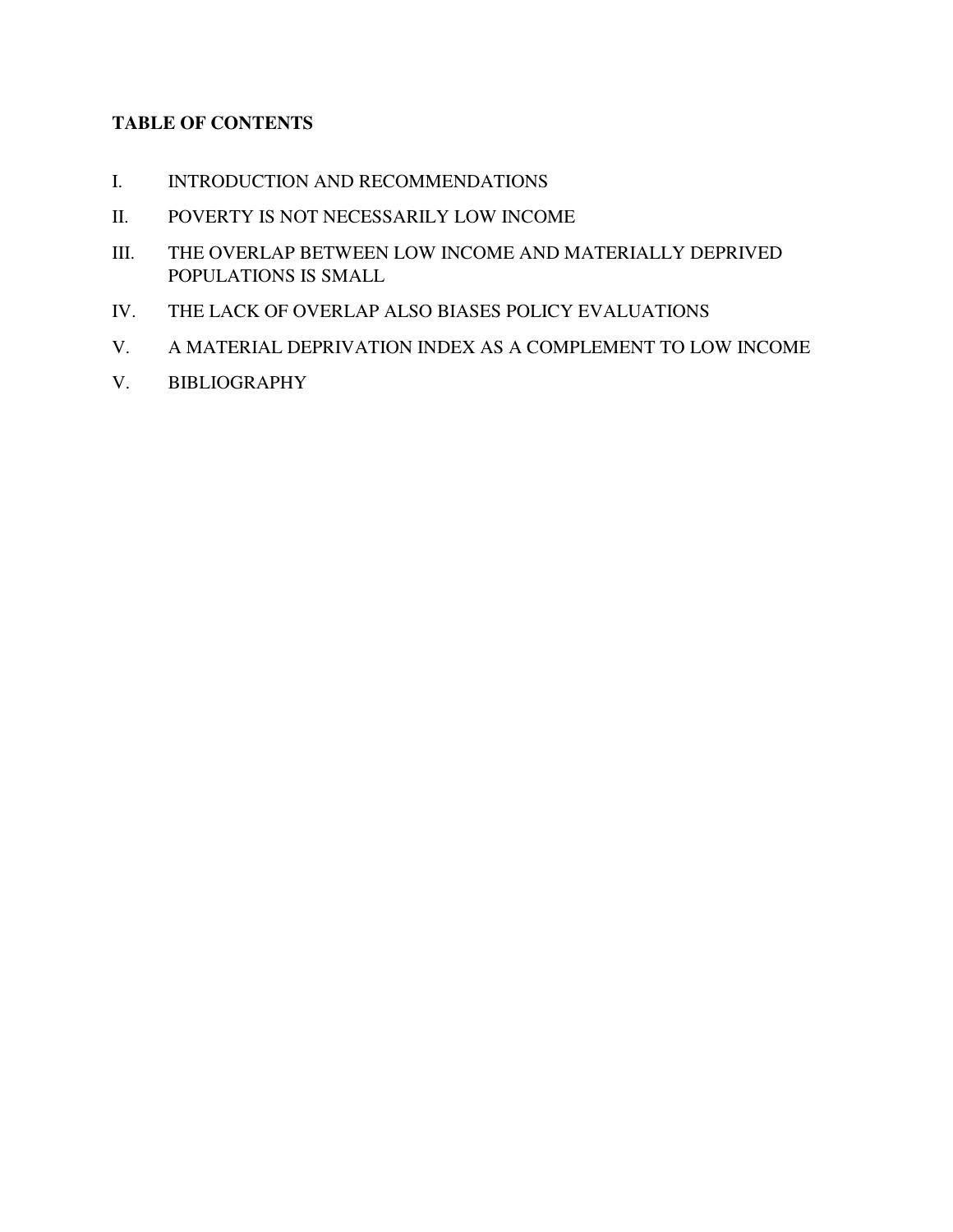#### **I. INTRODUCTION AND RECOMMENDATIONS**

Canada's practice of using only monetary indicators to monitor progress on poverty reduction is inadequate for two reasons. First, monetary indicators such as low-income poverty lines do not provide a reliable picture of poverty in Canada. Low-income indicators label a sizeable population group experiencing material hardship as non-poor and, simultaneously, label groups as poor that, despite having a low income, may not be experiencing material hardship. Second, these measurement issues also bias analysis of the effects of public policies on poverty reduction. When a policy positively affects the well-being of a person who is materially deprived but not income-poor, this is not counted as contributing to poverty reduction so expenditures may be incorrectly assessed as inefficiently targeted.

Both issues are well documented in the international academic literature and Canadian studies confirm these problems are also present in Canada. Therefore, many European jurisdictions, including Ireland, the United Kingdom and the European Union, use both monetary and nonmonetary types of indicators. The national statistics offices collect the data and policy makers use established indicators to track progress on poverty reduction objectives.

Canada is unusual among developed countries in having no official poverty line. A country such as Canada cannot really do without a poverty measure so Statistics Canada low-income indicators are identified as 'poverty lines' by most Canadians, notwithstanding Statistics Canada protestations. However, Statistics Canada does not currently produce any non-monetary poverty indicators. It is certainly possible to produce a non-monetary indicator. Statistics Canada itself has experience collecting data to support a non-monetary poverty indicator as the agency occasionally surveyed material deprivation indicators for Ontario (on request and financed by the Government of Ontario) and through its own pilot survey [Heisz and Langevin 2009].

We **recommend** that the Federal Government:

- 1) Task Statistics Canada with the annual collection of non-monetary poverty data, including material deprivation data;
- 2) Track progress on poverty reduction using both current monetary low-income and nonmonetary poverty indicators, including a material deprivation index.

The remainder of this brief details this argument, as set out in Notten and Mendelson 2016.

#### **II. POVERTY IS NOT NECESSARILY 'LOW INCOME'**

A Canadian household is poor if it cannot afford a very modest but still acceptable standard of living, compared to the average standard of living in Canada. In an extremely poor country, poverty might mean that your children have no shoes. In Canada, poverty means you cannot afford such things as a warm winter coat; or being able to give your child an inexpensive birthday gift; or any other goods and services that are minimally necessary for an acceptable standard of living in our wealthy country.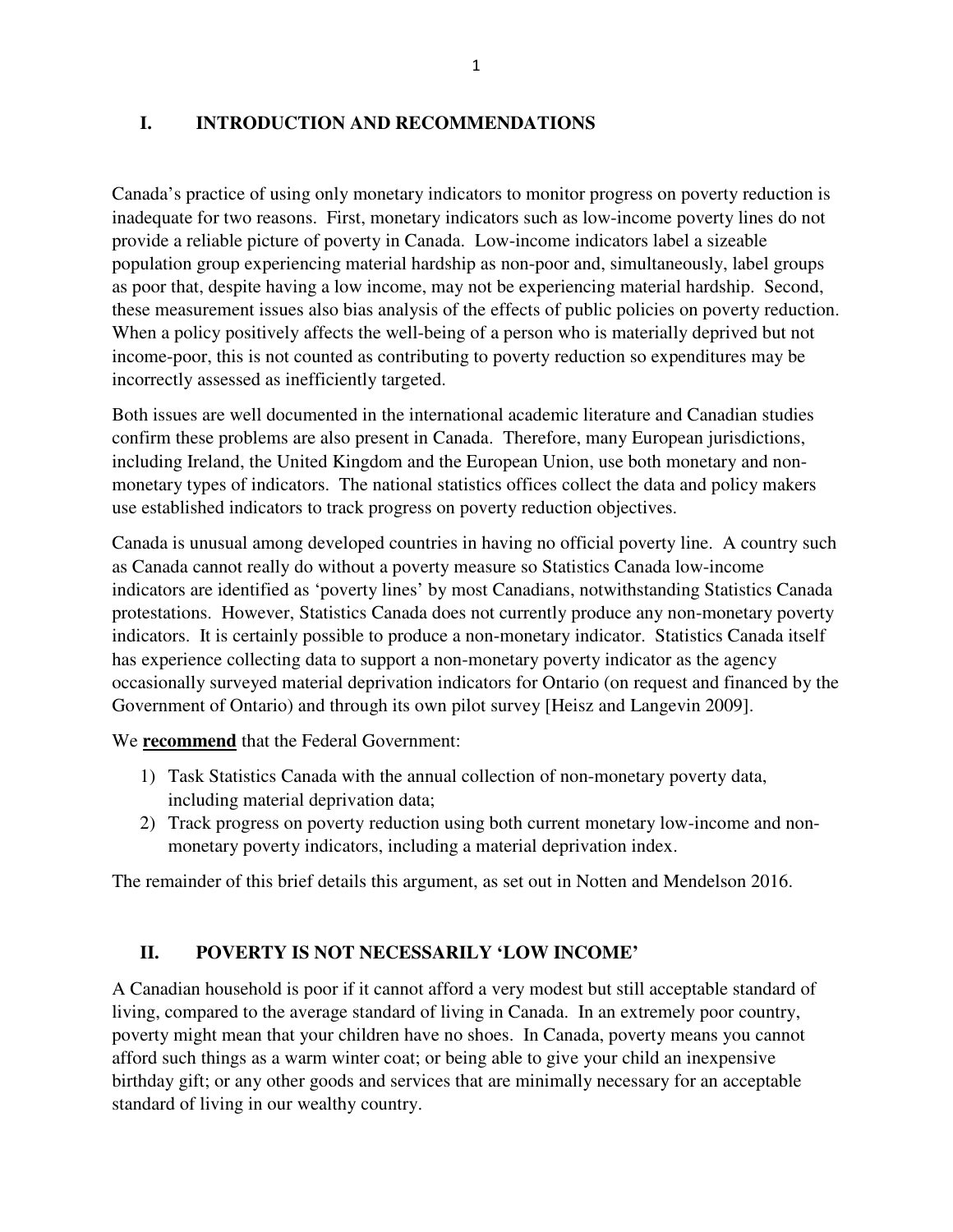Almost all poverty measures in Canada set a dollar amount – a poverty line – below which a household is said to be in poverty, above which a household is not considered poor. But when we measure poverty only according to income, we may incorrectly assess whether Canadians are actually experiencing a 'poverty level' standard of living.

Some households with incomes above an income-defined poverty line may have many debts, special needs or face especially high living costs – or hundreds of other factors that can arise in real life. Alternatively, some households below the poverty line may have usable assets, may get help from other family members or otherwise have access to alternative resources. Crucially, using income lines as poverty measures also does not take into account the availability or the quality of public services such as medicare or education. This factor is especially important for policy-makers since many of the measures taken to reduce poverty and inequality involve enhanced public services rather than just money.

So if we use only poverty lines defined as an amount of income, we may be measuring the extent of poverty and the effects of poverty reduction policies with an imperfect yardstick. We could be misdiagnosing the scope of poverty – the number of Canadians who are poor, who they are and the depth of their poverty.

An answer in Europe is to complement the income yardstick with another poverty measure: material deprivation. Such an indicator focuses on the outcome of not having enough financial resources, namely being unable to afford typical necessities. While income indirectly measures standard of living by assessing inputs, material deprivation attempts instead to assess directly the household's standard of living by looking at what it actually has. Material deprivation data is usually obtained by surveying households as to whether they would want but cannot afford goods or services commonly present in households with an acceptable but modest standard of living [Matern, Mendelson and Oliphant 2009a].

## **III. THE OVERLAP BETWEEN LOW INCOME AND MATERIALLY DEPRIVED POPULATIONS IS SMALL**

Notten's research on child poverty in Ontario confirms the international evidence [Notten 2015a; Heisz and Langevin 2009]: the overlap between poverty line and material deprivation indicators is small. As seen on Figure 1, among children in Ontario in 2010, 9.7 percent were in households below an income-defined poverty line and 8.2 percent were in materially deprived households as defined by their family's inability to afford two or more indicators of material deprivation. However, only 2.9 percent of children were living in households that were both below common poverty lines and also experienced material deprivation.

Seventy percent of children who are poor according to a poverty line are not poor according to a material deprivation index. On the other side of the coin, sixty-five percent of children identified as poor according to a material deprivation index are not poor according to a poverty line. A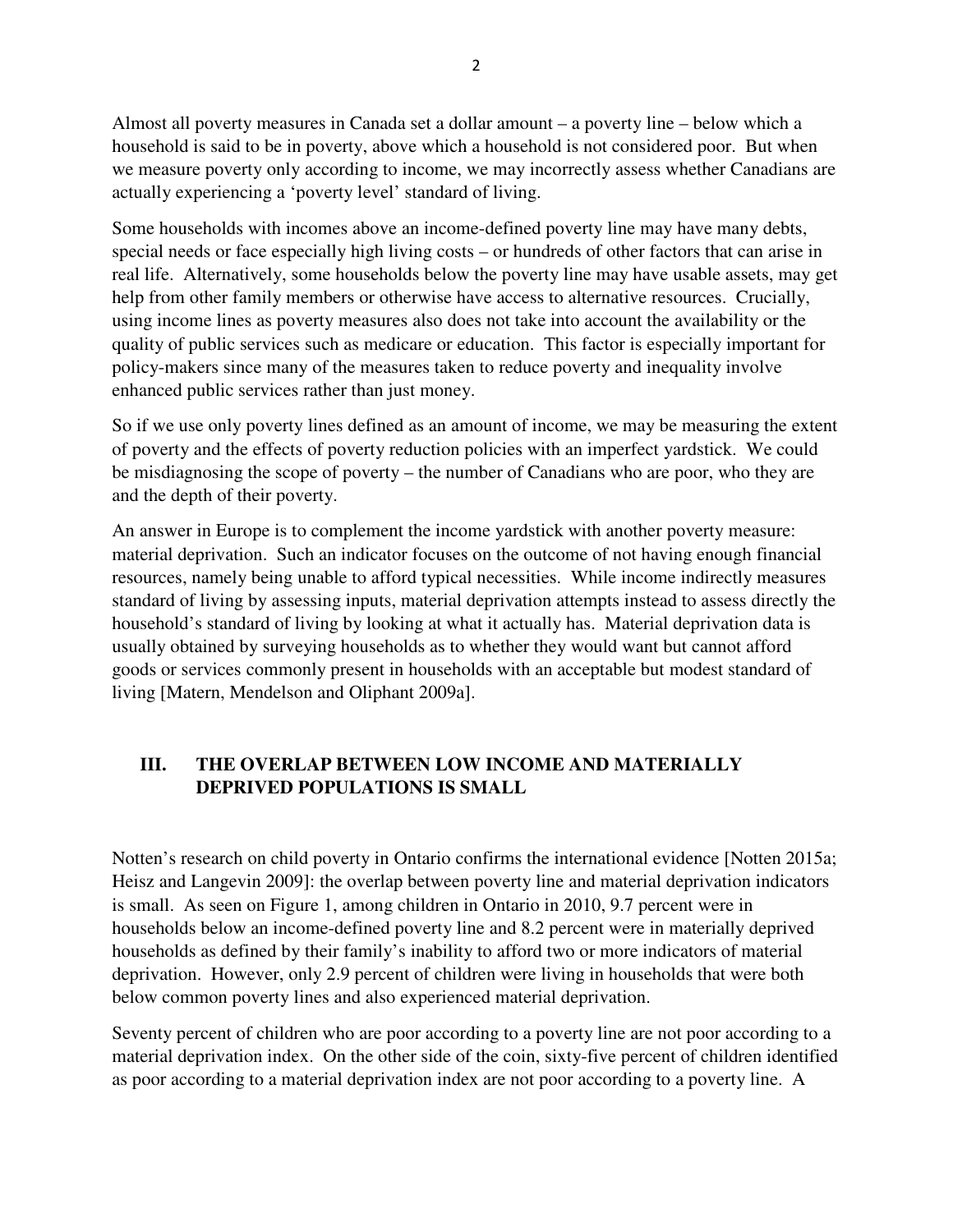similar pattern arises irrespective of which of the three common Canadian low-income indicators (the Market Basket Measure, the Low Income Measure and the low income cut-offs) is used.

Figure 1: Child poverty in Ontario, percent of poor children



Source: Notten [2015a], low-income cut-offs after taxes [SLID, 2010]

Assessments based solely on poverty lines or solely on material deprivation may exclude people whom we would consider poor and also include people whom we might *not* consider poor if we were better able to assess their circumstances. In the language of epidemiology, these are known as false negatives – those who are deemed not poor but really are – and false positives – those who are deemed poor but really are not.

## **IV. THE LACK OF OVERLAP ALSO BIASES POLICY EVALUATIONS**

The diagnostic problem also biases policy evaluation. Notten [2015a; 2015b] shows that when the assessment relies on a single poverty indicator, income transfer programs can be assessed as less effective and efficient in reducing poverty than if two complementary poverty indicators were used.

The advantage of using two complementary poverty indicators is that it reduces the uncertainty around identifying the poor by distinguishing between a group that is very likely to be experiencing poverty (poor according to both indicators), one that may possibly be experiencing poverty (poor according to only one indicator) and one that is almost certainly not poor (not poor according to either indicator).

Making these distinctions improves the evaluation of programs because it reduces the risk of a program getting 'blamed' for measurement issues in the poverty indicator. However, it is not a perfect solution as the use of two indicators minimizes the chances of 'false positives' when both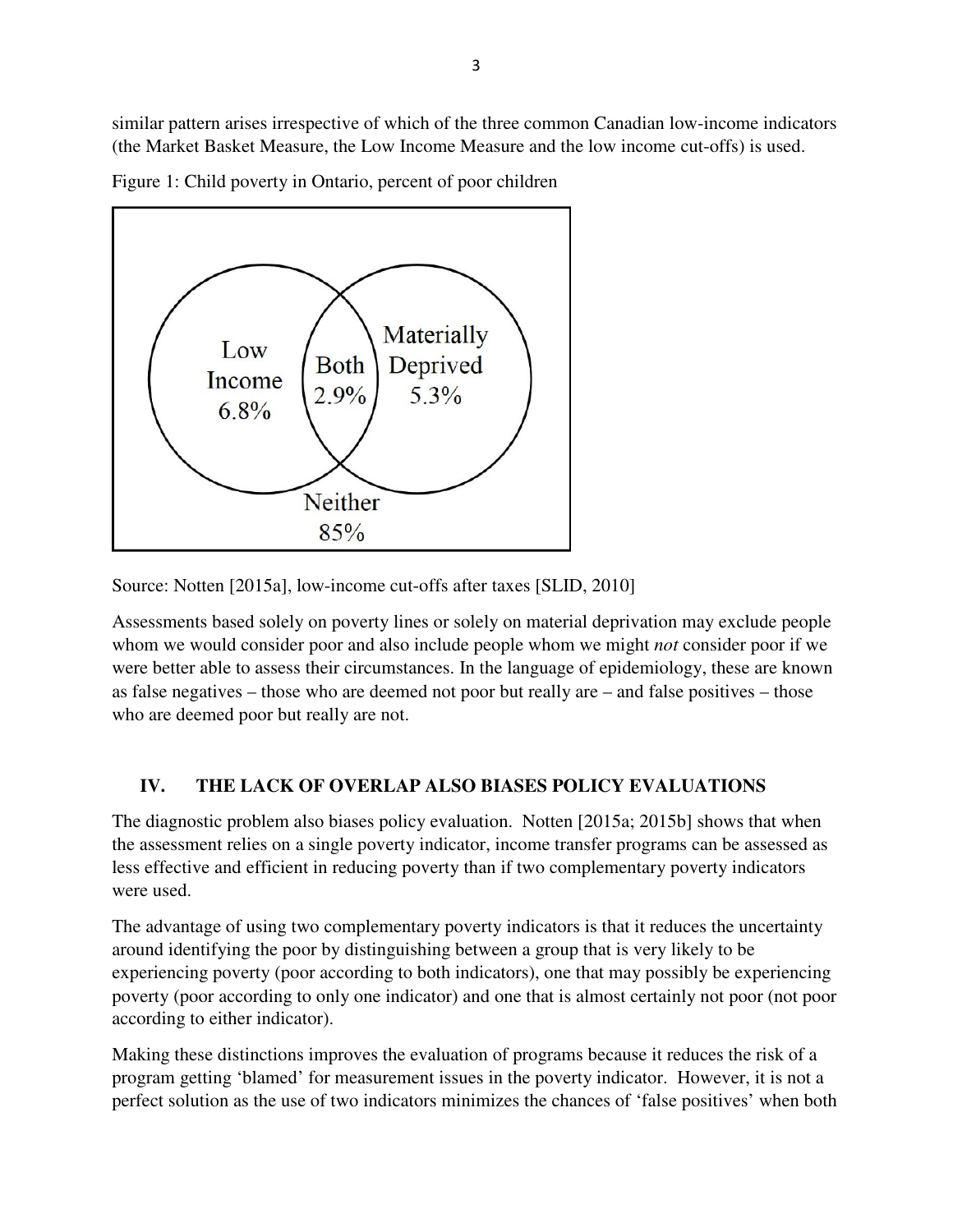indicators are present, but does not minimize false negatives. The need remains for more information to assess the situation of those about whom the poverty metrics disagree.

Take, for example, social assistance in Ontario. The Ontario Works and Ontario Disability Support Program provide last-resort income support to households with no or minimal financial resources and no alternative means to generate income.

Figure 2: Percentage of Ontario children in households with one, two or no poverty indicators on social assistance



Source: Notten [2015a] using low income cut-offs before taxes [SLID 2010]

Consistent with the aim of these programs, Notten's research found that many poor Ontarian children receive support from these programs [Notten 2015a]. Figure 2 shows that fully 65 percent of children in households that are both materially deprived and below the poverty line are recipients of social assistance. Given that these two poverty indicators make different measurement mistakes, a unanimous verdict means that it is highly likely that a household's living standard has been correctly measured, and that Ontario's social assistance program is reaching about two-thirds of those children in households that are almost certainly in need.

On the right hand bar in Figure 2, we can see that about 7 percent of children in households with neither indicator are in receipt of social assistance. Children in households with both indicators are therefore about 9 to 10 times as likely to be in receipt of assistance – a highly significant difference in likelihood between those with neither indicator and those with both indicators. Because social assistance is an extremely detailed, individualized assessment, it is all but certain that any household on assistance is experiencing poverty [see also Béland and Daigneault 2015].

We see that children in households with at least one indicator, but not necessarily both (some of these households have both indicators), have about 40 percent likelihood of receiving assistance – about four to five times the likelihood of those with neither indicator. We need more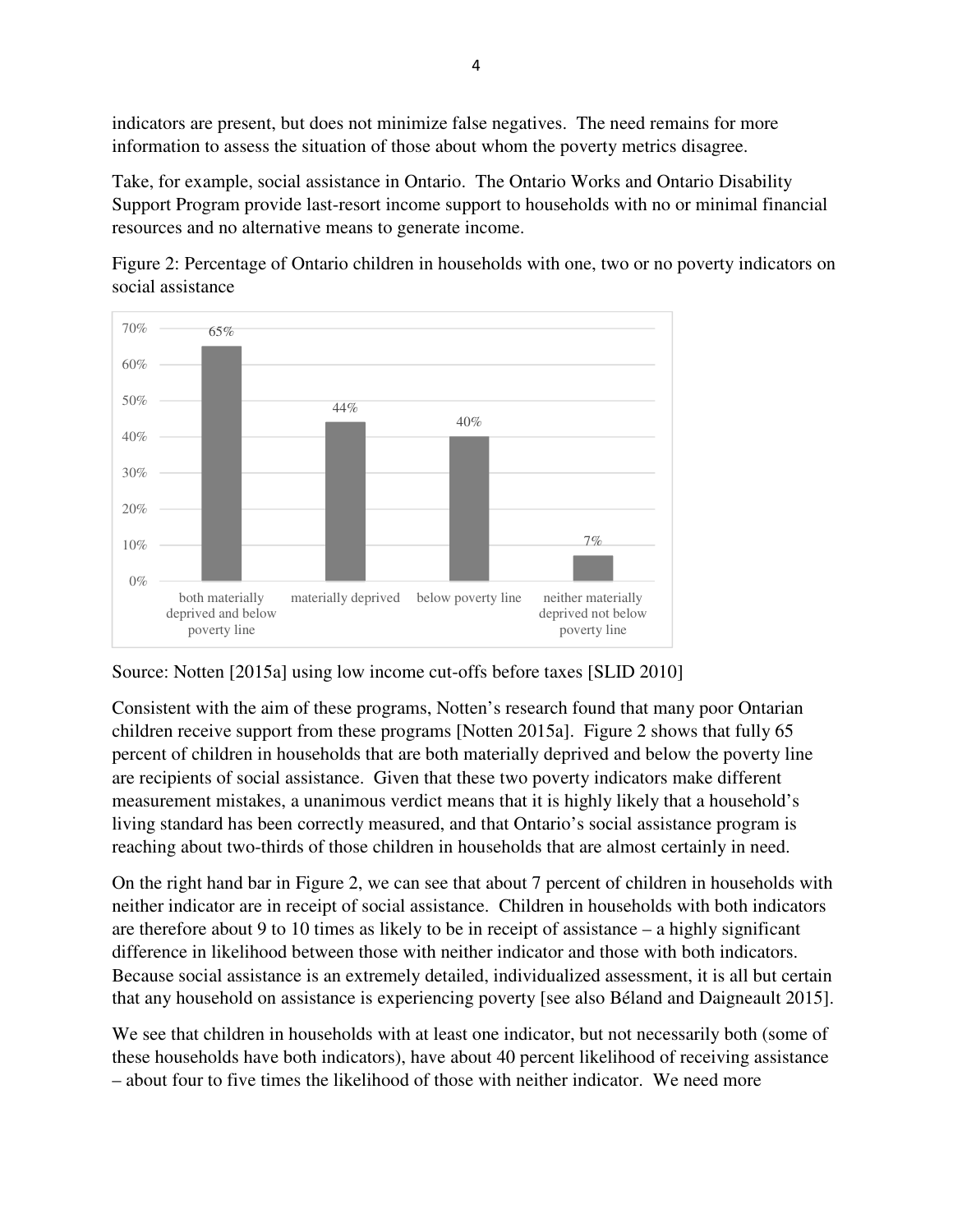information to determine if the 'missing' 60 percent in this group are a problem of social assistance not reaching many of the poor or a problem of the definition of poverty.

## **V. A MATERIAL DEPRIVATION INDEX AS A COMPLEMENT TO LOW INCOME**

Neither poverty lines nor material deprivation indices are perfect.

Using both poverty lines and material deprivation indicators as complementary indicators can provide more accurate information, because the mistakes of one indicator are not likely to be the same as those of the other. Each poverty indicator measures a distinct aspect of poverty. Poverty lines count financial resources. Material deprivation counts items that a household says it does not have because it cannot afford them.

The federal government should, of course, continue to look at poverty through the lens of income-defined poverty lines. But if it is serious about using good evidence to assess policy, the government should also adopt a Material Deprivation Index as a complementary indicator with which to monitor progress on poverty reduction.

## **VI. BIBLIOGRAPHY**

Béland, D. and P.M. Daigneault (eds.) (2015), "Welfare Reform in Canada: Provincial Social Assistance in Comparative Perspective". Toronto: University of Toronto Press.

Fellegi, Ivan P. (1997). "On poverty and Low Income", Statistics Canada, Ottawa, Canada.

Matern, R., M. Mendelson and M. Oliphant. (2009a). Developing a Deprivation Index: The Research Process. Toronto: Daily Bread Food Bank and Ottawa: Caledon Institute of Social Policy.

Matern, R., M. Mendelson and M. Oliphant. (2009a). Testing the Validity of the Ontario Deprivation Index. Toronto: Daily Bread Food Bank and Ottawa: Caledon Institute of Social Policy.

Notten, G. and M. Mendelson. (28 July 2016) "Using low income and material deprivation to monitor poverty reduction". Caledon Institute of Social Policy, 1-7.

Notten, G. (15 February 2016). "Measuring poverty using money only: A risky business for poverty reduction". Public Sector Digest, 1-8.

Notten, G. (2015a). "Child poverty in Ontario: The value added of material deprivation indicators for comparative policy analysis in North America." Journal of Comparative Policy Analysis: Research and Practice, 1-20, open access copy: https://www.ruor.uottawa.ca/handle/10393/35038.